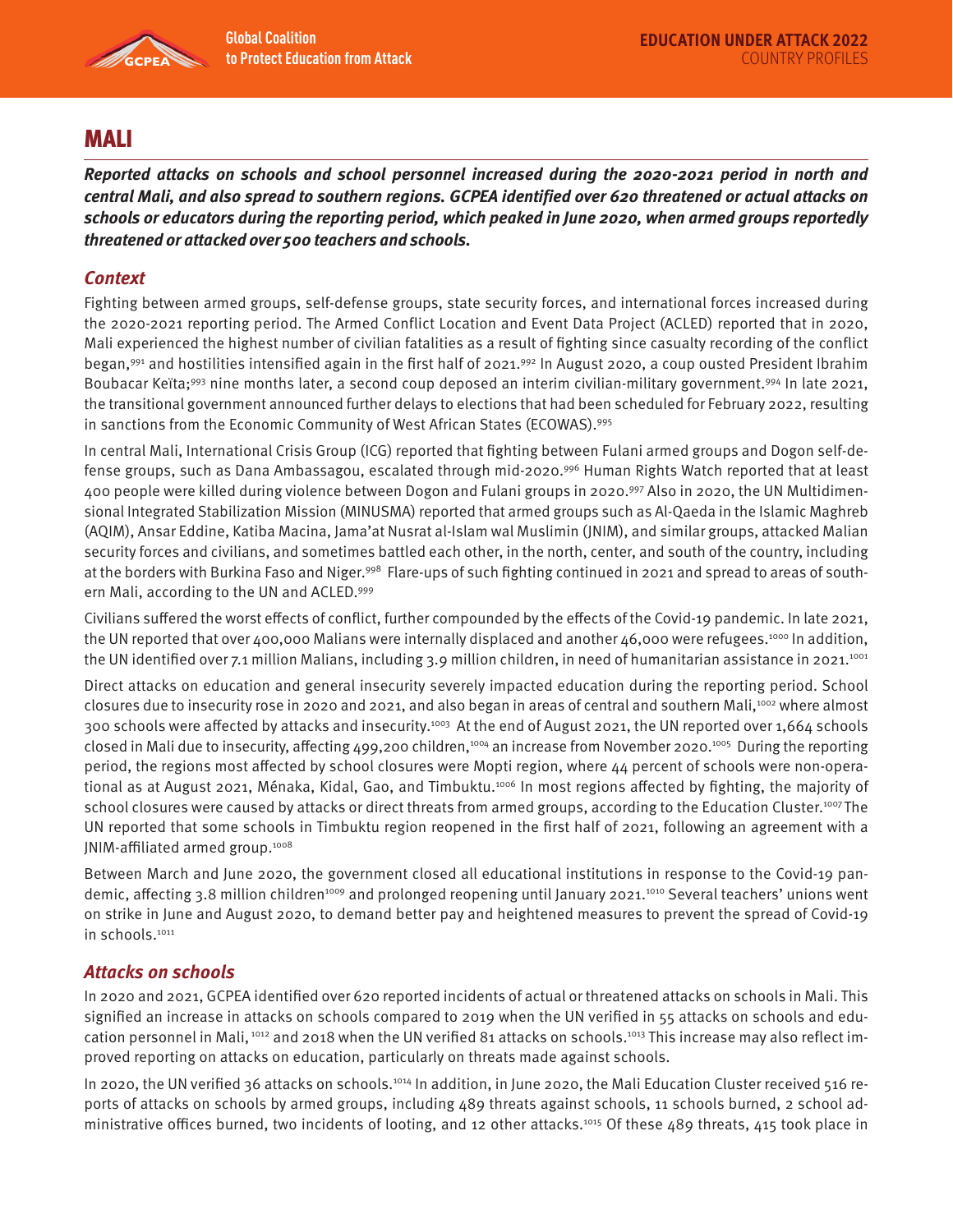

Mopti region. The attacks took place after the government reopened schools for exams following Covid-19 closures. GCPEA was unable to confirm how many of the threats targeted teachers, or whether any of these incidents were verified.

Also in 2020, GCPEA collected eight reported incidents of attacks on schools from media sources and international organizations, which included seven alleged arson attacks.<sup>1016</sup> These reports may have been included in the above reporting from the Mali Education Cluster and UN. For example:

- Local media Studio Tamani reported that on February 12, 2020, unidentified armed men raided Tinhama village, in Ansongo district, at 11:40am. Local sources informed Studio Tamani that the armed group burned administrative documents from the school, as well as other public structures.<sup>1017</sup>
- Studio Tamani reported that on or around July 29, 2020, unknown militants set off explosive devices in Tonou village, Koro district, Mopti region, destroying a school.<sup>1018</sup>
- On November 17, 2020, 22 members of an armed group raided Sokoura village, Bankass district, Mopti region, and set fire to the administrative offices of the secondary school, according to the Mali Protection Cluster and ACLED.1019

In 2021, GCPEA identified over 110 attacks on schools in Mali from NGO and UN sources.1020 Mopti, Sikasso, Timbuktu, Ménaka, and Kidal regions were particularly affected by threats to schools by armed groups in 2021, according to both Protection and Education Cluster reports.<sup>1021</sup> According to the Education Cluster, many of these threats led to school closures affecting thousands of students. The Mali Education Cluster reported 55 threats to schools in April 2021, the majority of which occurred in Sikasso.<sup>1022</sup> Furthermore, the UN verified 20 attacks on schools between April and June in Mopti and Timbuktu regions,<sup>1023</sup> and another 26 attacks on schools nationwide between October and December 2021.<sup>1024</sup> In addition, GCPEA collated 33 incident reports from ACLED, media, NGO, and other sources in 2021, although it is unknown whether some of these are included in the UN or Cluster counts<sup>1025</sup> Examples of attacks on schools included:

- On or around January 20, 2021, the Mali Protection Cluster, the Mali Education Cluster, and ACLED reported that unidentified armed individuals looted school canteens and destroyed school materials in three schools in Sodon, Dindan, and Siratintin villages, Bankass district, Mopti region.<sup>1026</sup>
- In March 2021, the Mali Education Cluster reported that unidentified armed individuals threatened three schools (Kony, Djassa, and Bouna) in Nongon-Souala commune, Sikasso region. The schools subsequently closed.1027
- The Mali Education Cluster and ACLED reported that on or around May 3, 2021, armed groups burned a school in Gossi village, Goruma-Rharous, Timbuktu region, allegedly ordering local officials to close all schools in the surrounding area.<sup>1028</sup>
- Local media Studio Tamani reported that on June 9, 2021, unidentified armed individuals attacked a school and burned materials in Zon village, Koro, Mopti region.<sup>1029</sup>

#### **Attacks on school students, teachers, and other education personnel**

During the 2020-2021 reporting period, GCPEA identified at least 18 incidents of attacks on teachers and school personnel in Mali from media and international organizations. In addition, some of the reported and verified attacks on schools from the UN and Mali Education Cluster may have included attacks against teachers or other education personnel. The rates of incident reports on this violation increased slightly as compared earlier years: GCPEA identified at least three of such attacks in 2019 and four in 2018.<sup>1030</sup> Also in 2018, the UN verified that at least 40 schools closed after armed groups directly threatened teachers.<sup>1031</sup>

In 2020, GCPEA identified at least eight reported incidents of armed groups attacking school teachers or other education personnel.<sup>1032</sup> Attacks took the form of threats, kidnappings, and assassinations. In some cases, attacks against teachers took place alongside attacks on school buildings. These attacks typically aimed to prevent teachers from continuing their work or targeted prominent community members. For example:

• MaliJet reported that on February 6, 2020, armed assailants entered Ouatagouna village, Ansongo district, Gao region, and killed the Treasurer of the School Management Committee, who also held the position of adviser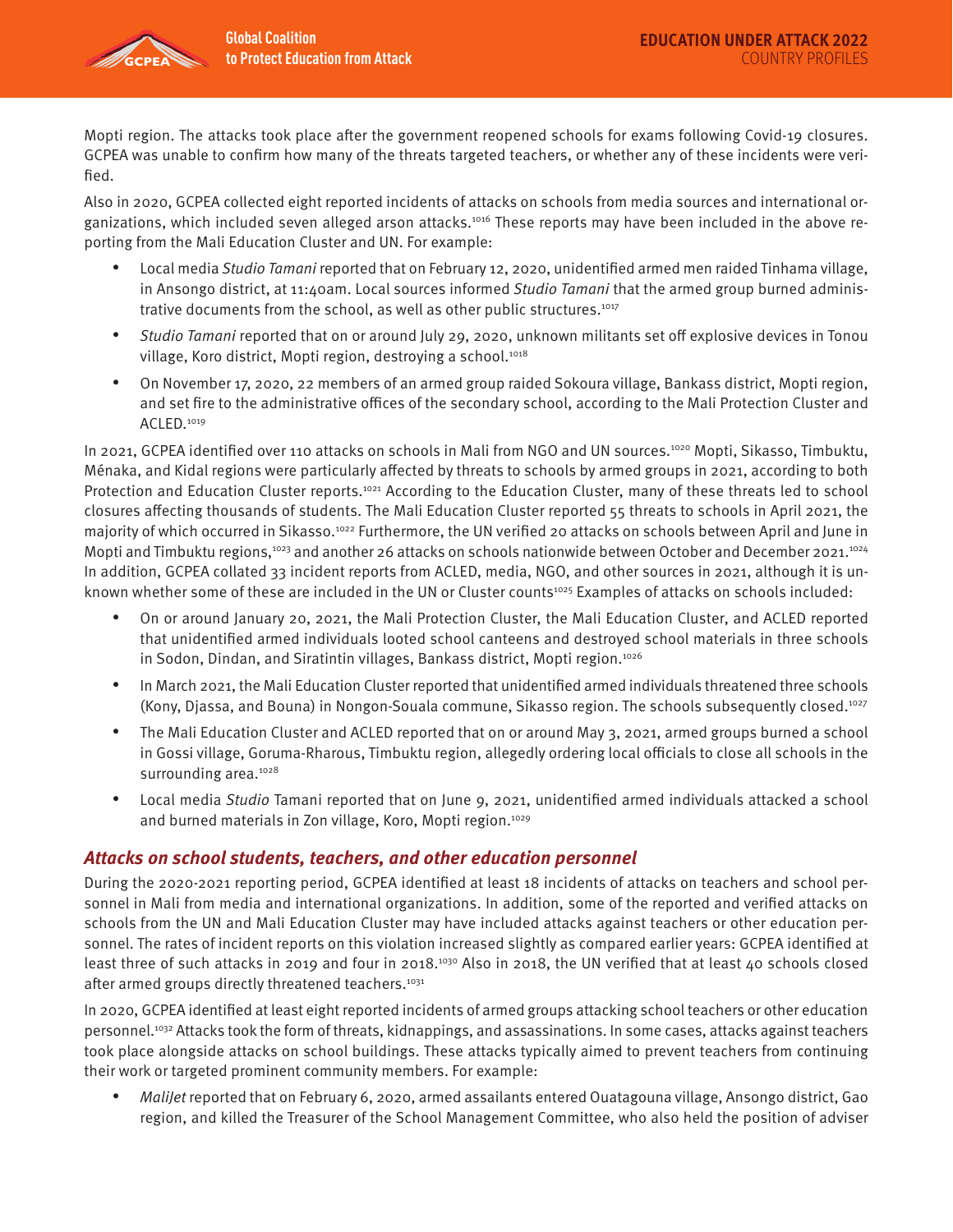to the village chief, along with the Secondary School's director.<sup>1033</sup>

- Studio Tamani reported that members of an unidentified armed group attacked a teacher in Alwalidji village, Diré district, Timbuktu region, on August 2, 2020. The gunmen allegedly shot the teacher in the leg and stole his motorbike. The report did not specify the teacher's location at the time of the attack.<sup>1034</sup>
- On November 16, 2020, unidentified armed men threatened teachers and burned two schools in Ménaka city and region, according to the Protection Cluster.<sup>1035</sup>

In addition, GCPEA identified one reported incident in which state security forces used excessive force against teachers. According to local media sources, on March 11, 2020, teachers reportedly demonstrated in Bamako after negotiations between unions and authorities stalled. The teachers then marched toward the prime ministry calling for the resignation of prime minister. Police reportedly fired teargas at the protestors, who threw stones at the police, resulting in injuries in both groups.<sup>1036</sup>

In 2021, GCPEA identified at least nine reports of attacks on school teachers from the Protection Cluster, media sources, the UN, and ACLED.1037 In several incidents, armed groups attacked teachers or stole their personal items after attacking or threatening a school. There were also incidents of striking teachers being arrested. For example:

- The UN verified that on April 23, 2021, armed fighters entered Tongorongo village, Socoura commune, Mopti region, where they threatened teachers, ordered them to close the school and stole their motorcycles and telephones.1038
- On April 27, 2021, members of an unknown armed group entered a school in Konna, Mopti region, and threatened teachers to close the school, after which they stole the teachers' telephones and other valuable personal affects, according to the Protection Cluster.<sup>1039</sup>
- On August 9, 2021, amid widespread teacher strikes, teachers demonstrating in Sikasso clashed with police who fired teargas and arrested twelve teachers.<sup>1040</sup>

#### **Military use of schools and universities**

GCPEA collected four UN-verified cases of military use in Mali during the 2020-2021 reporting period. By comparison, the UN verified eight schools used for military purposes in 2019<sup>1041</sup> and one in 2018.<sup>1042</sup> In 2018 and 2019, both state armed forces and non-state armed groups were responsible for the use of schools.

In 2020, the UN verified the use of four schools by unidentified armed groups and Dozo hunters in Mopti region.<sup>1043</sup>

#### **Child recruitment at, or on the way to or from, school**

GCPEA collected anecdotal evidence that actual or threatened child recruitment at, or en route to or from schools, occurred in Mali. For example, a multisectoral needs assessment of IDPs in Timbuktu revealed that some displaced parents did not send their children to school due to fears of child recruitment. These fears were reportedly based on prior experiences in their place of origin.1044 This indicates that child recruitment by armed forces or groups may occur in, or near, school settings in conflict-affected areas.

<sup>991</sup> Héni Nsaibia, "Mali: Any end to the storm?," Armed Conflict Location and Event Data Project, December 17, 2020.

<sup>992</sup> ACLED, "Mid-Year Update: 10 Conflicts to Worry About in 2021," August 5, 2021.

<sup>993</sup> Ruth Maclean, "Mali's President Exits After Being Arrested in Military Coup," The New York Times, August 18, 2020.

<sup>994</sup> Elian Peltier and Ruth Maclean, "Military Ousts Civilian Leaders in Mali," The New York Times, May 25, 2021.

<sup>995</sup> Reuters, "Mali Conference Recommends Election Delay of Up to 5 Years," VOA News, December 30, 2021. UN, "Economic Sanctions on Mali Tightened as West African Leaders Reject Proposed Timetable for Presidential Election, Special Representative Tells Security Council," UN Meeting Coverage SC/14762, January 11, 2022.

<sup>996</sup> International Crisis Group, Reversing Central Mali's Descent into Communal Violence, (Brussels: ICG), November 2020), Africa Report N°293, pp. i, ii, 3, 4.

<sup>997</sup> Human Rights Watch, World Report 2021: Events of 2020, (New York: Human Rights Watch, 2021), Mali chapter.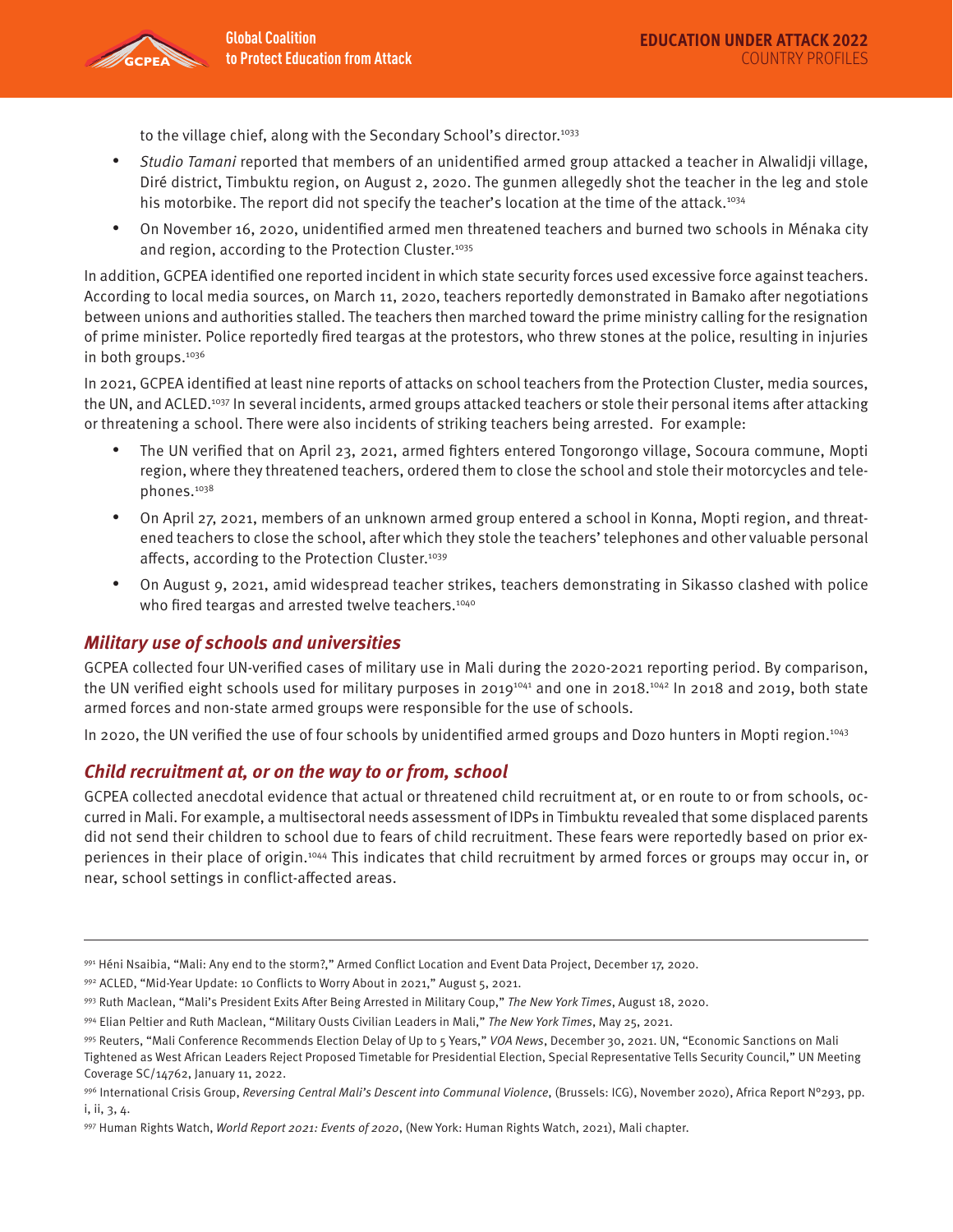

998 "Note on violations and Human rights abuses in Mali April 1 – June 30, 2020 (Note sur les tendances des violations et abus de droits de l'homme au Mali 1er avril – 30 juin 2020)," MINUSMA, August 2020, para. 5; "Note on violations and human rights abuses in Mali July 1 – September 30, 2020 (Note sur les tendances des violations et abus de droits de l'homme au Mali 1er juillet – 30 septembre 2020)," MINUSMA, August 2020, para. 25.

999 UNICEF, "UNICEF Mali Humanitarian Situation Report No. 9, September 2021," November 1, 2021, p. 2; Héni Nsaiba and Jules Duhamel, "Sahel 2021: Communal Wars, Broken Ceasefires, and Shifting Frontlines," ACLED, June 17, 2021.

1000 UNHCR, Operational Portal, Refugee Situation, Mali.

1001 UNICEF, "Mali Humanitarian Situation Report No 12 - January-December 2021," February 2, 2022, p.1.

1002 OCHA, "MALI Situation Report (MALI Rapport de situation), January 28, 2020, p.8. Education Cluster Meeting – Mali August 2021 (Reunion Cluster Education – Mali Août 2021)), September 15, 2021, Slide 2. Education Cluster Meeting (Reunion Cluster Education), March 17, 2021. 1003 Information from a UN respondent received via email on December 29, 2021.

1004 Education Cluster Mali, "School Situation, Mali August 2021 (Situation des Ecoles, Mali Août 2021), September 24, 2021, Slide 2.

1005 UNICEF, "Mali Humanitarian Situation Report No. 11," November 2020, pp. 1, 3.

1006 Education Cluster Meeting – Mali August 2021 (Reunion Cluster Education – Mali Août 2021)), September 15, 2021, Slide 2.

1007 Education Cluster Meeting – Mali August 2021 (Reunion Cluster Education – Mali Août 2021)), September 15, 2021, Slide 11.

1008 United Nations Security Council, "Situation in Mali - Report of the Secretary-General (S/2021/519)," June 1, 2021, para. 23.

1009 UNICEF, "Humanitarian Action for Children 2021 - Mali," December 14, 2020, pp.1-2.

1010 Julie Crenn, "The joy of going back to school in the time of Covid-19," UNICEF Article, February 10, 2021. Ministry of Education, as cited in "The 2020-20201 school year is pushed back until January 2021 (La rentrée scolaire 2020-2021 est reportée jusqu'au 25 janvier 2021)," MaliJet, January 4, 2021.

1011 AFP, "Mali Teachers Strike Over Virus Concerns As Schools Reopen," Barrons, June 2, 2020. "Mali COVID-19 Situation Report No. 6: 1-31 August 2020," UNICEF, September 28, 2020, p. 1.

1012 UN General Assembly and Security Council, "Children and armed conflict: Report of the Secretary-General," A/74/845-S/2020/525, June 9, 2020, para. 113.

<sup>1013</sup> UN General Assembly and Security Council, "Children and armed conflict: Report of the Secretary-General," A/73/907-S/2019/509, June 2019, para. 118.

<sup>1014</sup> UN General Assembly and Security Council, "Children and armed conflict: Report of the Secretary-General," A/75/873-S/2021/437, May 6, 2021, para. 111.

1015 Information received via email from a humanitarian organization, August 7, 2020.

1016 A full list of references can be found on GCPEA's website, https://protectingeducation.org/wp-content/uploads/eua\_2022\_references.pdf 1017 Studio Tamani, as cited in ACLED, Event ID MLI3491. "Ansongo: unidentified armed men burned school and city hall's administrative documents in Tinhama (Ansongo : des hommes armés non identifiés ont brûlé quelques documents administratifs de l'école et ceux de la mairie de Tinhama)," Studio Tamani, February 13, 2020.

1018 Studio Tamani, as cited in ACLED, Event ID MLI4110 (data downloaded January 20, 2021); Studio Tamani, "KORO: school blown up by armed men (KORO : explosion d'une école par des hommes armés)," Studio Tamani, July 29, 2020.

<sup>1019</sup> Undisclosed source, as cited in ACLED, Event ID MLI4552 (data downloaded January 20, 2021). Protection Monthly Monitoring Report No. 11 November 2020 (Rapport Mensuel de Monitoring de Protection Mali No. 11 Novembre 2020) , Protection Cluster, November 2020, p. 4.

1020 Information received from a confidential respondent on October 6, 2021.United Nations Security Council, "Situation in Mali - Report of the Secretary-General (S/2021/1117)," January 4, 2022, para. 51. Education Cluster Meeting (Reunion Cluster Education), April 18, 2021. UNICEF, "Mali Humanitarian Situation Report No. 6, January - June 2021," August 2, 2021, p. 7

1021 "Monthly Protection Monitoring Report Mali, No 5 - May 2021 (Rapport Mensuel de Monitoring de Protection No 5 - Mai 2021)," Mali Protection Cluster, pp. 3, 7. Education Cluster Meeting (Reunion Cluster Education), April 18, 2021, Slides 12, 15. Education Cluster Mali, "School Situation, Mali August 2021 (Situation des Ecoles, Mali Août 2021), September 24, 2021, Slides 2, 11.

1022 "Education Cluster Meeting (Reunion Cluster Education)," January 21, 2021. Education Cluster Meeting (Reunion Cluster Education), April 18, 2021, Slide 15.

1023 Information received from a confidential source on October 6, 2021.

1024 United Nations Security Council, "Situation in Mali - Report of the Secretary-General (S/2021/1117)," January 4, 2022, para. 51.

1025A full list of references can be found on GCPEA's website, https://protectingeducation.org/wp-content/uploads/eua\_2022\_references.pdf

1026 Signal, as cited in ACLED, Event ID MLI4739 (data downloaded July 26, 2021). Signal, as cited in ACLED, Event ID MLI4741 (data downloaded July 26, 2021). Signal, as cited in ACLED, Event ID MLI4740. "Monthly Protection Monitoring Report Mali, No 1 - January 2021 (Rapport Mensuel de Monitoring de Protection No 1- January 2021)," Mali Protection Cluster, p. 3. "Education Cluster Meeting (Reunion Cluster Education)," January 21, 2021.

<sup>1027</sup> Education Cluster Meeting (Reunion Cluster Education), March 17, 2021, Slide 17.

1028 "Monthly Protection Monitoring Report Mali, No 5 - May 2021 (Rapport Mensuel de Monitoring de Protection No 5 - Mai 2021)," Mali Protection Cluster, June 20201, pp. 3, 6. Twitter, as cited in ACLED, Event ID MLI5070.

1029 Studio Tamani, "KORO: attack on Zon primary school (KORO: attaque contre l'école fondamentale de Zon)," Studio Tamani, June 10, 2021.